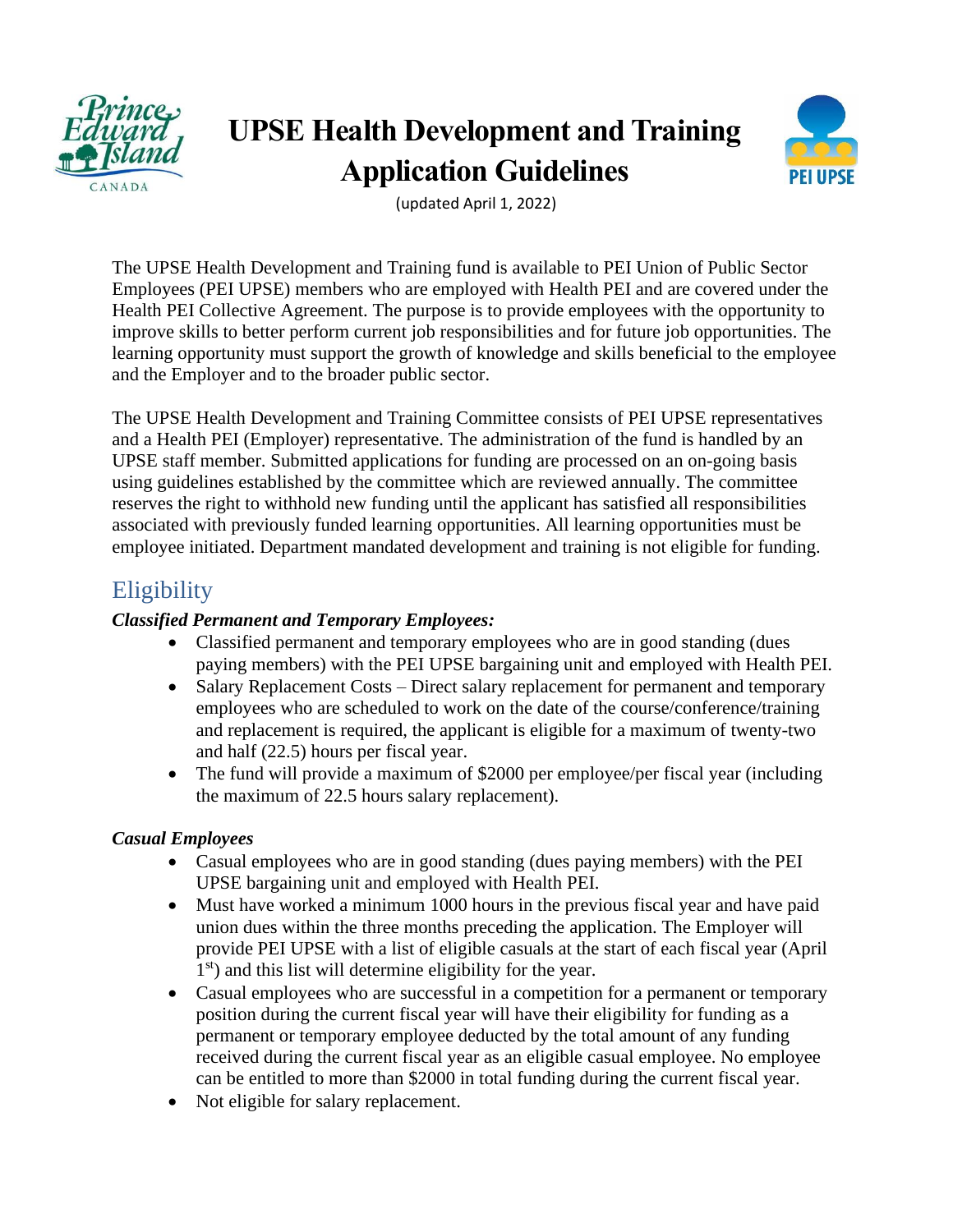• The fund will provide a maximum of \$800 per employee/per fiscal year.

# Eligible for Reimbursement from Fund

• Registration fee for conference/workshop/seminar, tuition fee (post-secondary accredited institutions), and/or short course(s) offered by organizations outside of the Employer, may be eligible for reimbursement through the fund.

## Not eligible for Reimbursement from Fund

• Professional dues, membership fees, student fees, exam fees without a delivered learning component, course materials and books (manual/online), meals and accommodations, travel and salary. Mandated training by the Employer is not eligible for funding.

### Salary Replacement Costs

• Direct salary replacement is available for those applicants who are scheduled to work (permanent, probationary and temporary) on the date(s) of the course/conference/training and replacement is required. Applicants must receive Manager's approval for replacement prior to submitting the application for funding. Completed leave form stating replacement costs will be billed to UPSE Health Development and Training Fund from Health PEI. Maximum 22.5 hours per fiscal year.

#### Letter of Approval

- Applicants will receive written approval stating the specific amount of funding provided. A cheque is issued for the direct cost of course/conference/training and mailed out to the applicant.
- When salary replacement costs have been approved, the Employer pays the employee for the number of hours stated in the Letter of Approval and invoices the UPSE Health Development and Training Fund in accordance with the billing procedure.

### Criteria for the submission of Application

- 1. Applicants must be dues paying members of UPSE as per Articles 3.06, 3.10, 3.11, and 3.20 of the Collective Agreement.
- 2. Priority will be given to first time applicants who have not yet received funding in the current fiscal year. Each learning opportunity is eligible for funding one time only. A separate application must be submitted for each learning opportunity.
- 3. Applications shall be submitted no earlier than 60 days prior to commencement of the learning opportunity and no later than 60 days following the commencement of the learning opportunity within the current fiscal year. Applications may be submitted earlier than 60 days prior to the start date of the learning opportunity only if an early bird registration is offered. The start date of the learning opportunity must fall within the current fiscal year (April 1 – March 31).